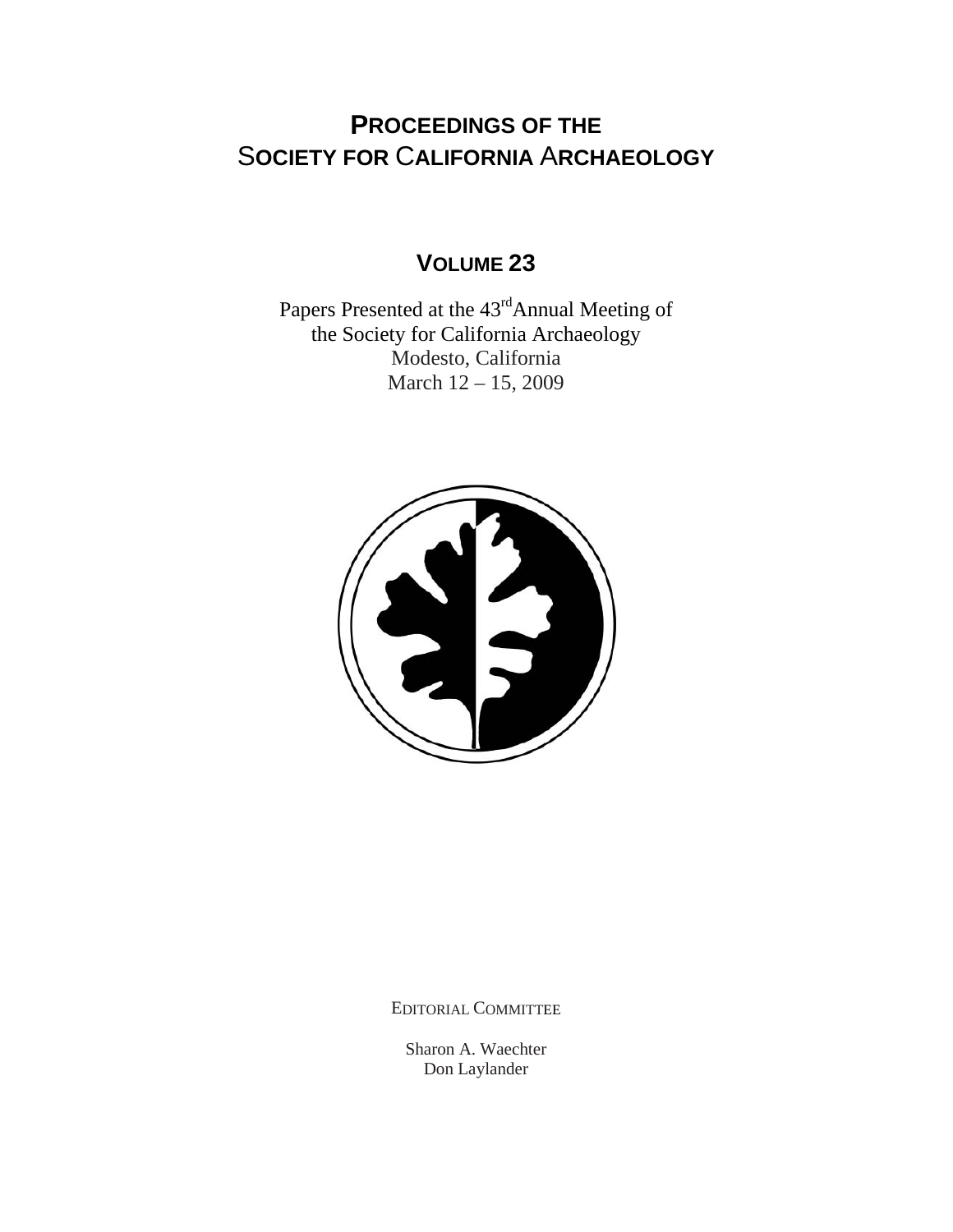### **TABLE OF CONTENTS**

[Megan E. Anderson, Alejandra P. Jimenez, Katharine Jackson, Kiri Buppert, and Todd J. Braje](http://www.scahome.org/publications/proceedings/Proceedings.23Anderson.pdf)  *The Archaeology of Small Things: Mass Harvesting on San Miguel Island, California*

Julia Bendímez and Don Laylander *[Proposal for a Study of the La Rumorosa Rock Art Style, Northern Baja California](http://www.scahome.org/publications/proceedings/Proceedings.23Bendimez.pdf)*

Joseph L. Chartkoff *[Preservation of Online Publications](http://www.scahome.org/publications/proceedings/Proceedings.23Chartkoff.pdf)*

Deb Dominici *[Caltrans' Future: LiDAR, Three-Dimensional Mapping](http://www.scahome.org/publications/proceedings/Proceedings.23Dominici.pdf)* 

[Jelmer W. Eerkens, Jeffrey S. Rosenthal, Howard J. Spero, Nathan E. Stevens, Richard](http://www.scahome.org/publications/proceedings/Proceedings.23Eerkens.pdf)  Fitzgerald, and Laura Brink *The Source of Early Horizon* Olivella *Beads: Isotopic Evidence from CCO-548* 

Carlos Figueroa *[Surficial Lithic Deposits as Evidence of Land-use Patterns in the Region of Colonet, Baja](http://www.scahome.org/publications/proceedings/Proceedings.23Figueroa.pdf)  California, Mexico* 

John M. Foster and Alex Kirkish *[Another Look at the Llano del Rio Colony](http://www.scahome.org/publications/proceedings/Proceedings.23Foster.pdf)* 

Arleen Garcia-Herbst

*[Fire on the Mountain: Archaeology in Palomar Mountain State Park before and after the 2007](http://www.scahome.org/publications/proceedings/Proceedings.23Garcia.pdf)  Witch/Poomacha Fires, San Diego County, California* 

Gerald R. Gates *[A Brief Look at Two Prehistoric Site Types on the Modoc NF](http://www.scahome.org/publications/proceedings/Proceedings.23Gates.pdf)* 

Andrea Guía-Ramírez *[Bivalves and Gastropods in the Gulf of California: Taking Stock on the Shorelines](http://www.scahome.org/publications/proceedings/Proceedings.23Guia.pdf)* 

Lucy Harrington, Lynn Dodd, Ashley Sands, Sarah Butler, and Steve Freers *[Visualizing the Native American Cultural Landscape: A Significant New Research and Imaging](http://www.scahome.org/publications/proceedings/Proceedings.23Harrington.pdf)  Method* 

Anneke Janzen and Tsim D. Schneider *[Analysis of Fauna from the Thomas Site \(CA-MRN-115\), a Shell Mound in Marin County,](http://www.scahome.org/publications/proceedings/Proceedings.23Janzen.pdf)  California* 

Gina A. Jorgenson, Jelmer W. Eerkens, Gry H. Barfod, and Eric J. Bartelink *[Migration Patterns in the Prehistoric California Delta: Analysis of Strontium Isotopes](http://www.scahome.org/publications/proceedings/Proceedings.23Jorgenson.pdf)* 

### Douglas Joseph La Rose

*[Political Geography and Colonialism in Mission Valley, San Diego: Spanish-Kumeyaay](http://www.scahome.org/publications/proceedings/Proceedings.23LaRose.pdf)  Interactions at Cosoy and the Presidio*